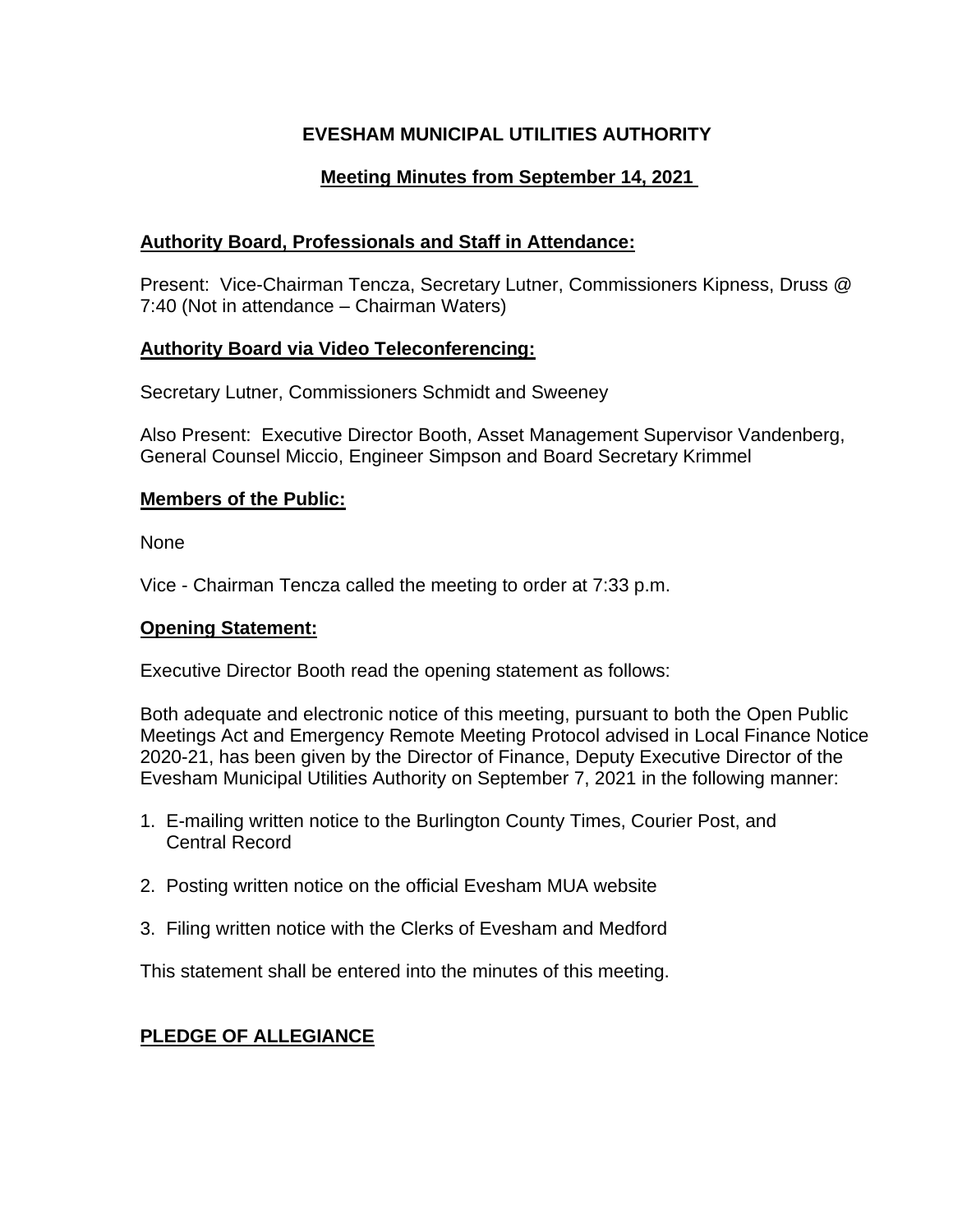#### **APPROVAL OF MINUTES**

**August 4, 2021** – On motion by Kipness, seconded by Lutner, it was moved to approve the minutes of August 4, 2021.

RECORDED VOTE: AYE: Kipness, Schmidt, Lutner, Tencza NAY: None ABSTAIN: Sweeney (Not in attendance)

MOTION CARRIED: 4-0-1

**PUBLIC COMMENT** (Agenda Items only)

None

**Resolution 2021-128: Payment of Bills** – On motion by Sweeney, seconded by Schmidt, it was moved to adopt **Resolution #2021-128** approving the payment of the August 2021 bills.

RECORDED VOTE: AYE: Kipness, Sweeney, Schmidt, Lutner, Tencza NAY: None ABSTAIN: None

MOTION CARRIED: 5-0-0

**Resolution 2021-129: Refunds, Credits & Cancellations** – On motion by Kipness, seconded by Schmidt, it was moved to adopt **Resolution #2021-129** approving the August 2021 refunds, credits & cancellations.

RECORDED VOTE: AYE: Kipness, Sweeney, Schmidt, Lutner, Tencza NAY: None ABSTAIN: None

MOTION CARRIED: 5-0-0

**Resolution 2021-130: Resolution 2021-130: Award under State Contract**– On motion by Lutner, seconded by Kipness, it was moved to adopt **Resolution #2021-130** award under State contract to Cherry Valley Tractor Sales in the amount of \$15,123.00 for a Baumalight mini brushfire mulcher. Executive Director Booth explained that this will be attached to our boom on our mini excavator to have access and clear easements.

RECORDED VOTE: AYE: Kipness, Sweeney, Schmidt, Lutner, Tencza NAY: None ABSTAIN: None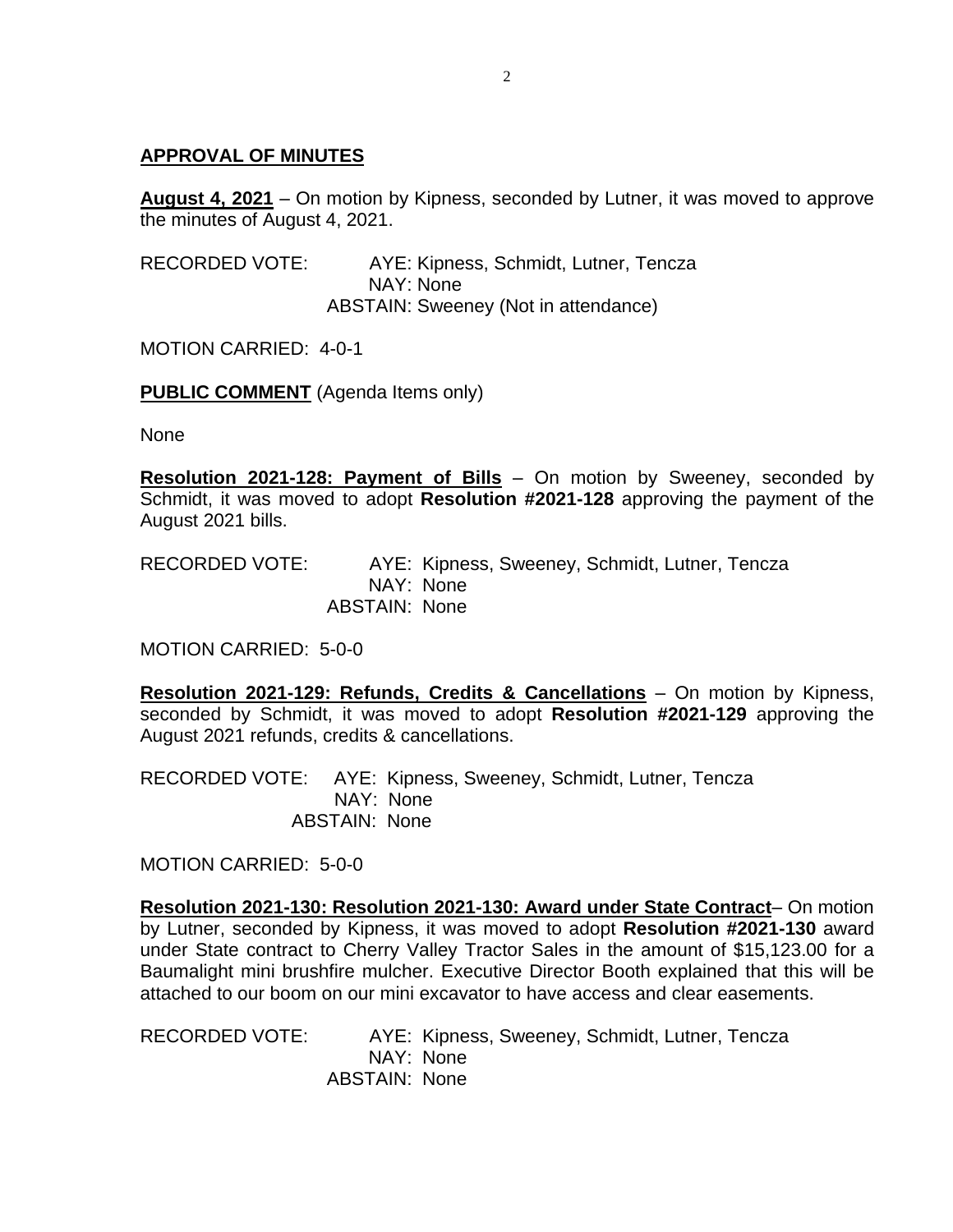MOTION CARRIED: 5-0-0

**Resolution 2021-131: Award of Contract in excess of \$6,600** – On motion by Lutner, seconded by Kipness, it was moved to adopt **Resolution #2021-131** awarding a contract to Geiger Pump and Equipment Co. in the amount of \$20,624.00 for (2) two Pulsafeeder Pulsar M#25HJ with MPC controller for Brick Road Interconnect. Executive Director Booth explained that these two pumps will be used at the Brick Road interconnect. These hypochlorite pumps will replace original problematic equipment.

RECORDED VOTE: AYE: Kipness, Sweeney, Schmidt, Lutner, Tencza NAY: None ABSTAIN: None

MOTION CARRIED: 5-0-0

**Resolution 2021-132: Award of Contract in excess of \$6,600** – On motion by Lutner, seconded by Schmidt, it was moved to adopt **Resolution #2021-132** awarding a contract to A.C. Schultes Inc. in the amount of \$7,800.00 for Well Maintenance Inspections for all wells, interconnects and booster stations. Executive Director Booth explained that this resolution will allow A.C. Schultes to inspect our infrastructure of our wells, interconnect and booster stations. This is performed annually and provides an extensive report on what we need to undertake in the future.

RECORDED VOTE: AYE: Kipness, Sweeney, Schmidt, Lutner, Tencza NAY: None ABSTAIN: None

MOTION CARRIED: 5-0-0

**Resolution 2021-135: Authorizing entry into a three (3) year Shared Services Agreement** – On motion by Schmidt, seconded by Lutner, it was moved to adopt **Resolution #2021-135** authorizing entry into a three (3) year Shared Service Agreement with Evesham Fire District for the provision of safety and emergency services training to Authority employees.

| <b>RECORDED VOTE:</b> |               | AYE: Druss, Sweeney, Schmidt, Lutner, Tencza |
|-----------------------|---------------|----------------------------------------------|
|                       |               | NAY: None                                    |
|                       | ABSTAIN: None |                                              |

MOTION CARRIED: 5-0-0

**Resolution 2021-136: Award of Contract in excess of \$6,600** – On motion by Druss, seconded by Sweeney, it was moved to adopt **Resolution #2021-136** awarding a contract to American Discount Fence in the amount of \$19,250.00 to replace fencing at Pine Grove Lift Station. Commissioner Sweeney questioned if American Fence meets the responsible contract language. Executive Director Booth responded that all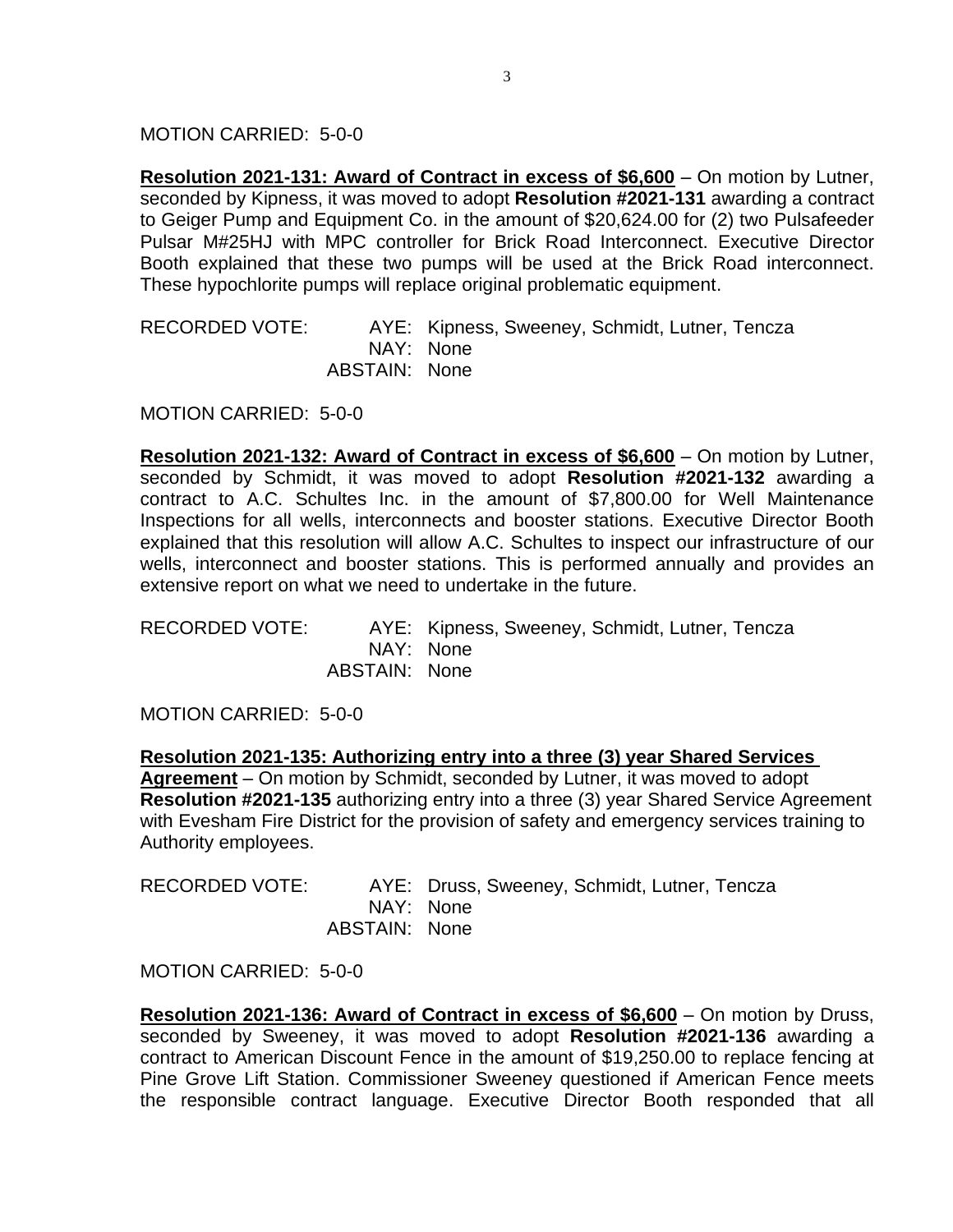Contractors are supposed to go through that protocol, and he is currently in discussion with our General Counsel to discuss the laws on this topic. This will be discussed in further detail at the October  $6<sup>th</sup>$  Board meeting.

RECORDED VOTE: AYE: Druss, Schmidt, Lutner, Tencza NAY: Sweeney ABSTAIN: None

MOTION CARRIED: 4-1-0

**Resolution 2021-137: Award of Contract in excess of \$6,600** – On motion by Lutner, seconded by Druss, it was moved to adopt **Resolution #2021-137** awarding a contract to Howden Roots, LLC in the amount of \$12,968.00 to purchase, install and program a Horner HMI Service for the process blower controls as Woodstream Plant. Executive Director Booth explained that this will allow a representative from Howden Roots to come out and program a new HMI into the integrated system that we currently have in place. This system controls the entire life support of the Woodstream facility.

RECORDED VOTE: AYE: Druss, Sweeney, Schmidt, Lutner, Tencza NAY: None ABSTAIN: None

MOTION CARRIED: 5-0-0

## **EXECUTIVE DIRECTOR'S REPORT**

Executive Director Booth informed the Board that there was one violation in the past month. This violation occurred at the Woodstream Plant and is associated with the above resolution (Resolution 2021-137). The Authority went over the limit for e-coli. We are in the process of an affirmative letter to the State describing what occurred and what we are doing to correct the issue. It will be determined at a later date if the Authority will incur any violations from the State. There were two water main breaks since our last meeting: one on Cottonwood Drive and the other on Elmgate Road. There was a water main repair on West Main Street last week. This brings the total water main breaks for the year to date to thirteen, which is down 50% from the past two years. There were eleven discolored water complaints this month, which were geographically located and caused by the water main breaks. The customers were advised to flush their system, which resolved any issues. There were three odor complaints: two were associated with hot water heaters and the third was at Walmart, which was associated with a sink trap that was not being used often.

Executive Director Booth reminded the Board that fire hydrant flushing started this past week and will continue through September 24, 2021.

Executive Director Booth reminded the Board that he advised at the August meeting that Laboratory Manager Kaitlyn Fare would be in attendance at the September meeting to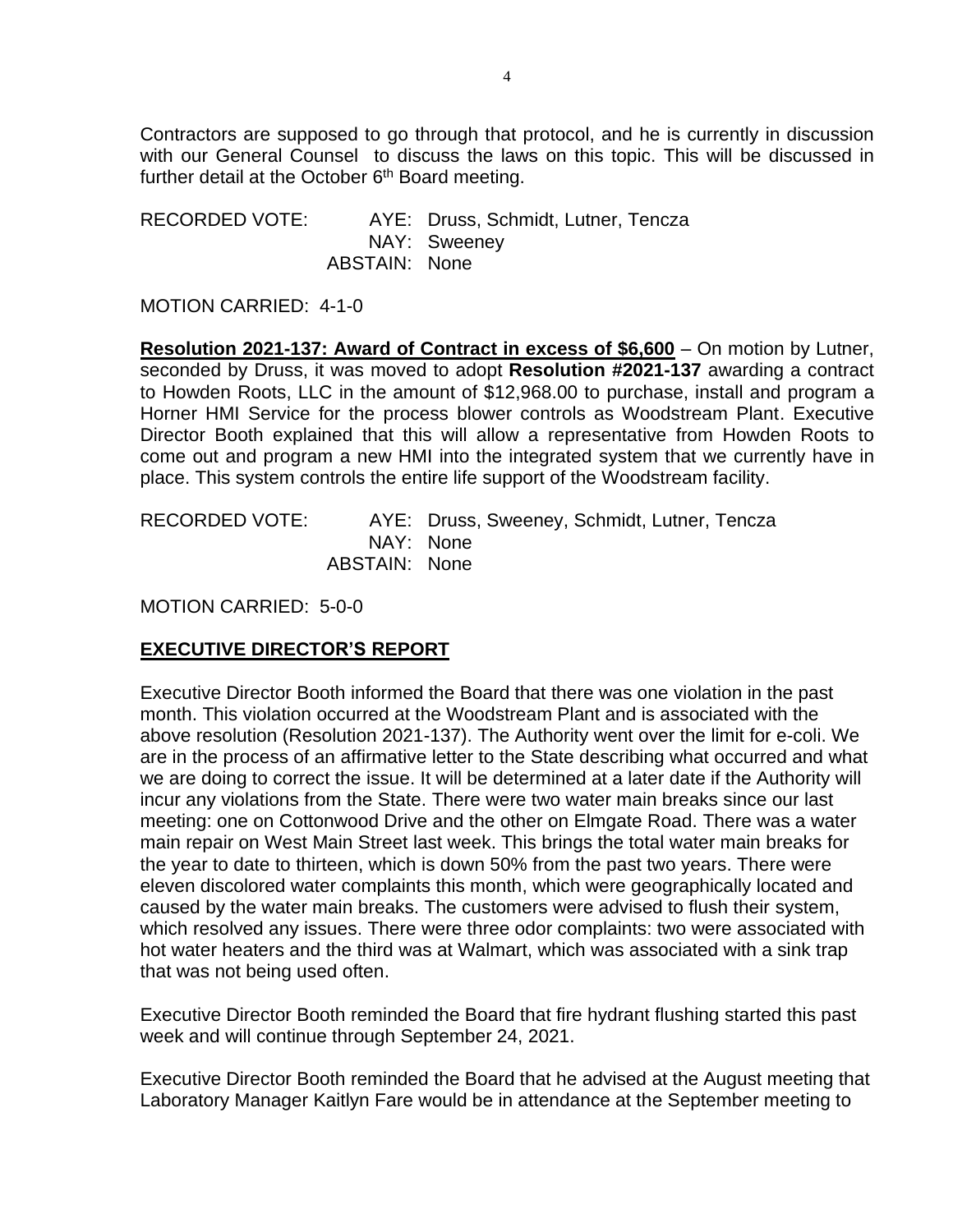discuss the Consumer Confidence Report; however, due to the meeting date change, he thought it was best to wait for the October board meeting.

Executive Director Booth advised the Board that they should have all received a copy of the Employee Handbook and requested that they review it so it can be discussed at the October meeting. JIF's deadline for the approval and implementation is November 1, 2021.

Executive Director Booth followed up on Commissioner Kipness' suggestion that the Authority get involved with World Water Day. Executive Director Booth advised that he looked into it extensively and it is geared to classroom activity. Executive Director Booth offered a suggestion that we host an Open House event to invite residents to learn more about water conservation and rain gardens. Commissioner Kipness advised that he will discuss the idea with Ila Vassalo of the Evesham Environmental Commission and get back to the Authority.

## **ENGINEER'S REPORT**

## **Review of Engineer's Status Report**

**Update: South Side Water Storage Tank** – We are currently working on the Pinelands application. We need additional survey information and are working with the current property owner.

**Update: Route 70 Water Main** – We continue to work on the last easement.

**Update: Route 70 Sewer Main** – We continue to work on the last easement.

**Update: Elmwood WWTP Resiliency Improvements** – Most of the work is complete. The contractor is waiting for flood gates to be delivered.

**Update: Knox Boulevard Water Main Replacement** – This project is complete.

**Update: Heritage Village (Phase 2) Water Main Replacement** – The design is near completion and should be complete this month. We will request to advertise for bids at next month's meeting.

**Update: Elmwood Storage Building** – This project has been placed on hold due to availability of funds.

**Update: Elmwood Tertiary Filter Rehabilitation** – The contractor is almost complete with the retro fitting of the second of the two chambers. The filter equipment for the second tank will be delivered this week.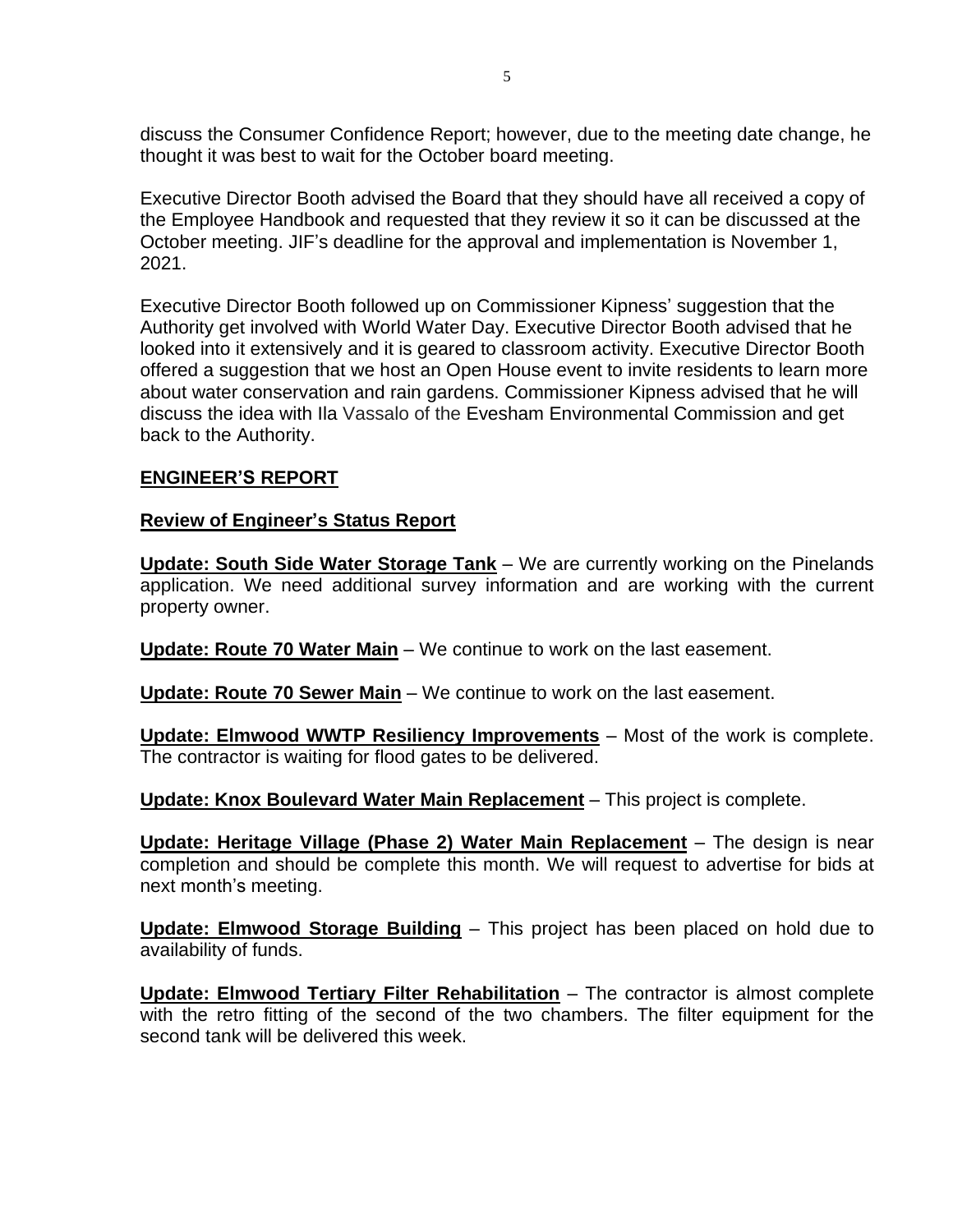**Update: Well No. 7 Building** –

**Motion to Approve an increase in a Proposal** – On motion by Schmidt, seconded by Lutner it was moved to approve an increase in a proposal from Richard A. Alaimo Associates previously approved in the amount of \$170,500 to a new price of \$324,000. Engineer Simpson explained in detail why the increase was required. Commissioners raised questions and Engineer Simpson responded to their inquiries.

RECORDED VOTE: AYE: Druss, Sweeney, Schmidt, Tencza NAY: Lutner ABSTAIN: None

MOTION CARRIED: 4-1-0

**Update: Greenbrook Drive Water Main Replacement** – RTW Construction completed the paving this week. The new water main has been replaced.

**Resolution 2021-138: Approval of Change Order #1** – On motion by Schmidt, seconded by Lutner, it was moved to approve **Resolution 2021-138** approving Change Order #1 in the credit amount of \$23,163.68 to RTW Construction, Inc.

RECORDED VOTE: AYE: Druss, Sweeney, Schmidt, Lutner, Tencza NAY: None ABSTAIN: None

MOTION CARRIED: 5-0-0

**Update: Defense Drive Water Main Replacement** –This project is substantially complete.

**Update: North Cropwell Sewer Siphon –** No quotes were received on this project.

**Update: Kings Grant WWTP Internal Recycle Pipe –**

**Resolution 2021-134: Award of Contract in excess of \$44,000** – On motion by Druss, seconded by Schmidt, it was moved to adopt **Resolution 2021-134** awarding a contract to Level-1 Construction in the amount of \$191,000.00 for the Kings Grant WWTP Internal Recycle Pipe.

RECORDED VOTE: AYE: Druss, Sweeney, Schmidt, Lutner, Tencza NAY: None ABSTAIN: None

MOTION CARRIED: 5-0-0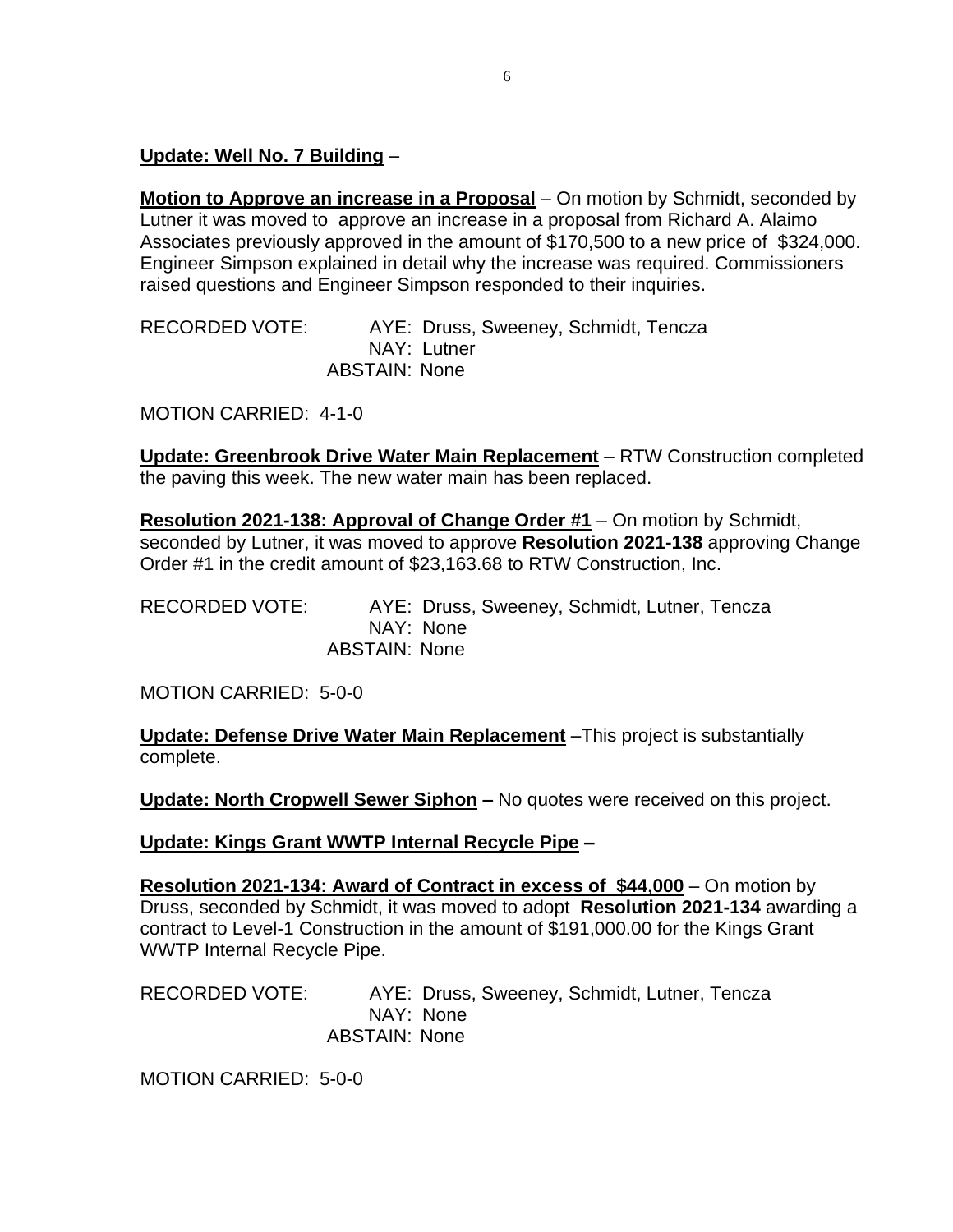**Update: Kings Grant Effluent Force Main Replacement –** The field survey is complete and the design is underway. This will be completed in September.

**Resolution 2021-133: Release of Performance Bonds** – On motion by Druss, seconded by Schmidt, it was moved to adopt **Resolution #2021-133** releasing performance bonds for Millwood Builders, Inc.

RECORDED VOTE: AYE: Druss, Sweeney, Schmidt, Lutner, Tencza NAY: None ABSTAIN: None

MOTION CARRIED: 5-0-0

**Motion to approve S-1/W-1 for La Scala Fire** – On motion by Druss, seconded by Schmidt, it was moved to approve S-1/W-1 for La Scala Fire – 500 Route 73 South

RECORDED VOTE: AYE: Druss, Schmidt, Lutner, Tencza, Waters NAY: None ABSTAIN: None

MOTION CARRIED: 5-0-0

## **GENERAL COUNSEL'S REPORT**

General Counsel Miccio had nothing to report.

## **PUBLIC COMMENT**

None

## **BOARD COMMENTS**

Commissioner Kipness questioned if the MUA was all set for the Evesham Harvest Fest. Vice-Chairman Tencza confirmed that Executive Director Booth and Asset Management Supervisor Vandenberg will be in attendance. Commissioner Kipness showed appreciation to Engineer Simpson on his explanation of the increase on his proposal.

Commissioner Druss asked Executive Director Booth if everything was going well and showed appreciation to Engineer Simpsons on his explanation of the increase on his proposal.

Commissioner Sweeney expressed appreciation to Executive Director Booth and his entire staff for all of their hard work.